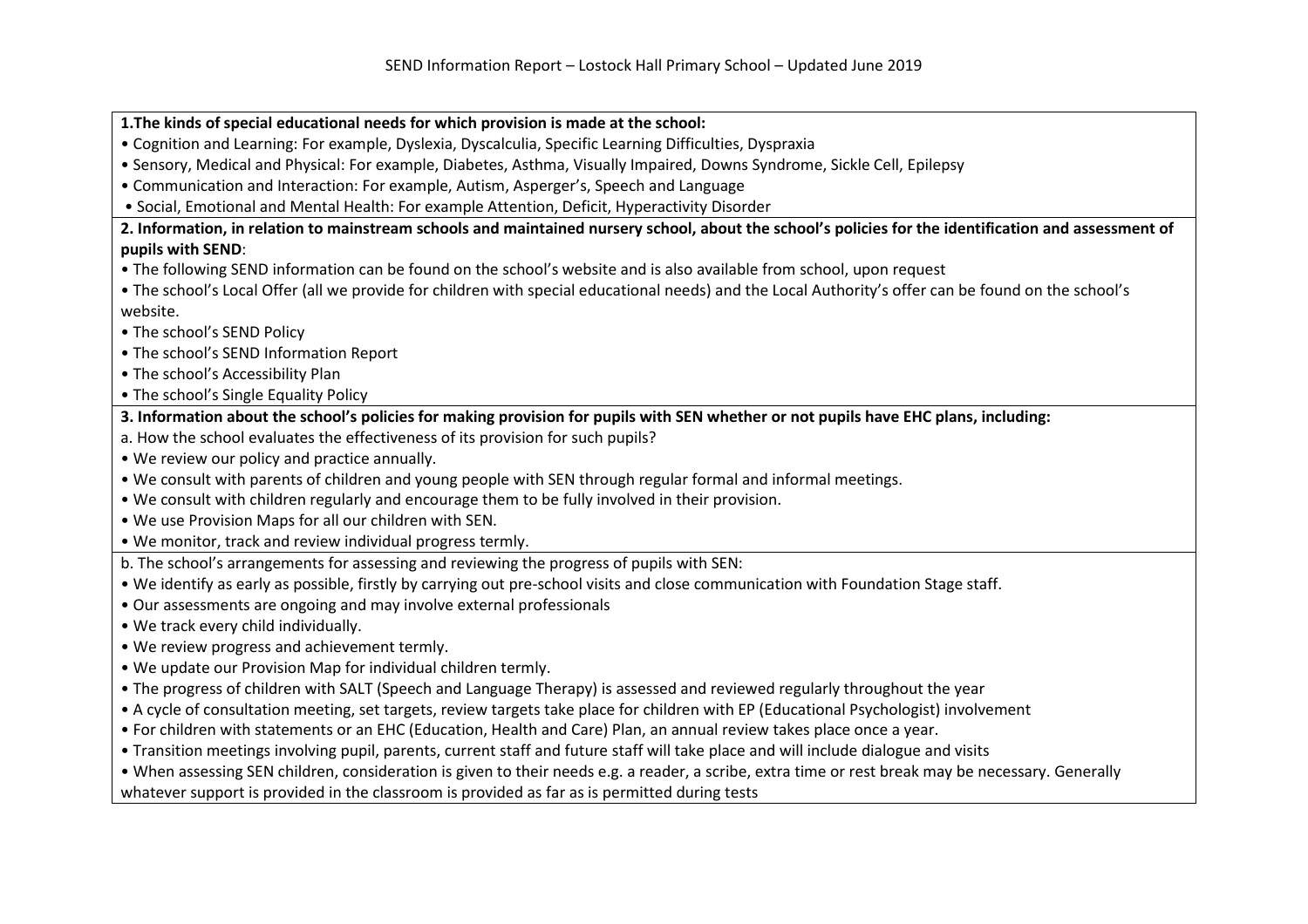• Pupil Progress meetings take place three times a year with the SLT.

 • Initial concerns are discussed with the SENCo, followed by meeting with parents, followed by referrals to outside agencies if appropriate or placement on appropriate intervention programmes.

c. The school's approach to teaching pupils with SEN:

• We include children with SEN in all aspects of school life.

• We value everyone equally.

• We believe every teacher is a teacher of SEN.

• We believe all children should realise their full potential.

• Provision for children with SEN is a matter for the school as a whole.

• Children with SEN will receive support that is additional to or different from the provision made for other children.

• We aim to identify children with particular needs on admission, throughout the Foundation Stage and as they move through the school.

• Assessment of children may include observation of children's social skills and learning experiences in all curriculum areas, teacher assessment and useof a number of tests which will enable peer group comparisons to be made.

• We accept that gifted children often require additional resourcing to extend and fully develop their potential and we endeavour to respond to these particular needs.

d. How the school adapts the curriculum and learning environment:

• We believe that quality first teaching and effective differentiation underpins all SEN provision.

• We provide support that is additional to and different from the differentiated curriculum for some children in order to meet their special needs.

• We make reasonable adjustments to our curriculum and learning environment to meet the needs of individual children.

• School acts upon advice from all external agencies

e. Additional support for learning that is available for pupils with SEN:

• We provide in class support, small group provision, one to one support and withdrawal for children with SEN

• We have 6 Teaching Assistants to support children with SEN when needed. Most are trained to deliver a number of intervention programmes throughout the school, most work on a 1:1 basis with children with SEN.

• We consult with external professionals and act upon advice provided, such as Speech and Language Service, CAMHS, CEAT, OT, physiotherapy, Social Services

f. Activities that are available for pupils with SEN in addition to those available in accordance with the curriculum:

• We provide bespoke interventions for individual children such as Toe by Toe, Precision Teaching, Make and Break, Power of Two, FFT Wave 3, Motor Skills United.

• We make reasonable adjustments in all aspects of school life to accommodate the needs of individuals.

• All children are involved in all aspects of school life.

• We follow the SEN Code of Practice.

• For children with a specific learning difficulty, we follow advice, recommendations and targets suggested by external agencies.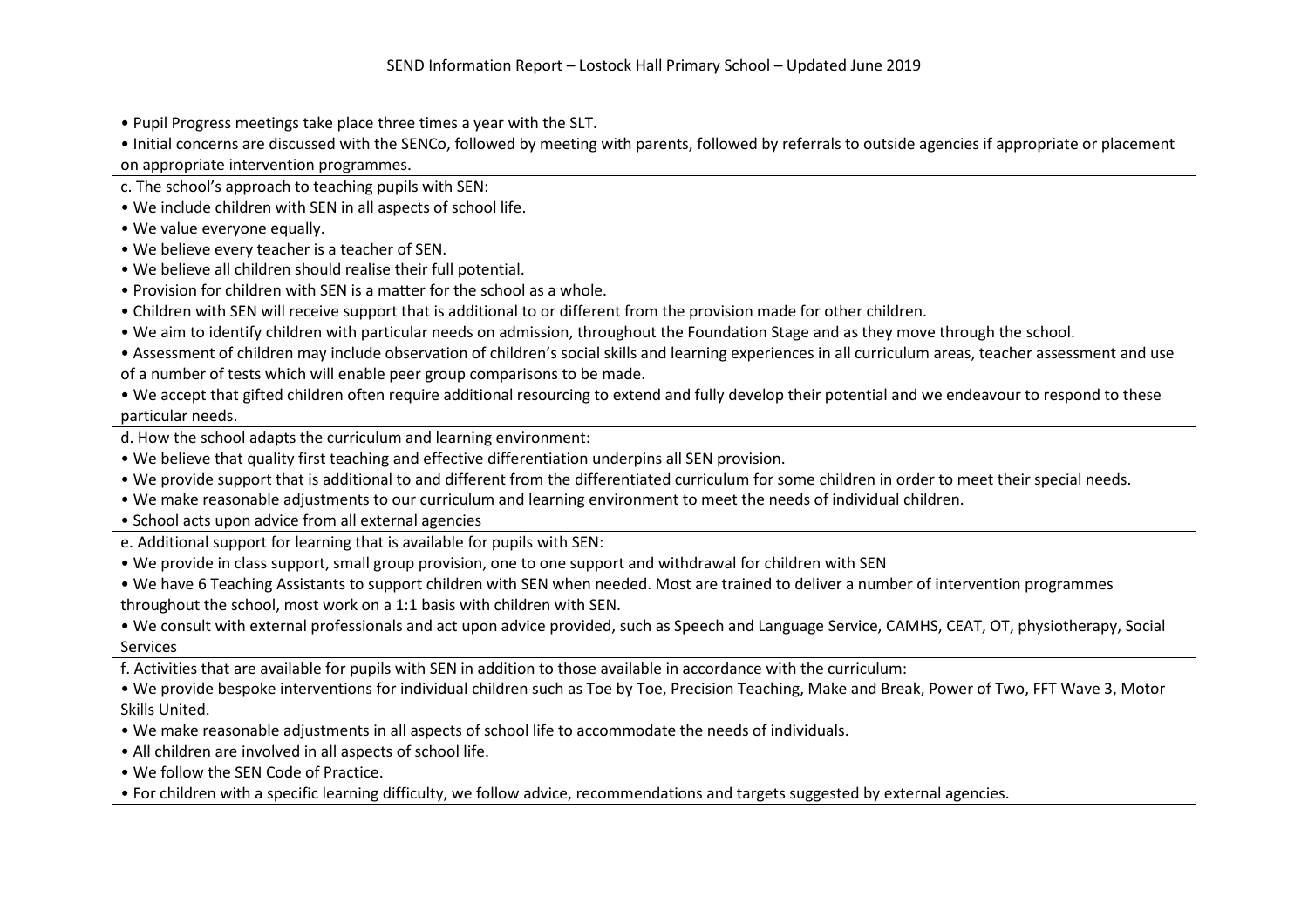• We follow programmes and advice given by OT SALT, Sensory Impairment Service. Speech and Language information is shared with parents and they are advised of how they can help at home • On entry into Reception, children's Speech and Language is baseline assessed and progress is monitored. • We teach a differentiated curriculum. g. Support that is available for improving the emotional and social development of pupils with SEN: • Social Emotional Aspects of Literacy Programme (SEAL) for whole class delivery • Talking Partners and Time To Talk (for emotional aspects and for targeted pupils) • Safe Space for targeted pupils. • Emotional Literacy Lessons taught in class and delivered by class teachers h. Expertise and Training of Staff in School to support children in school with SEN: • Three members of staff have been trained in the use of Numicon and See & Learn. (SP, LD,DA) • Two members of staff have attended training for teaching and learning of pupils with Down's Syndrome. (SP, JT) All Teaching, TA and Pre- school staff have had DS training by Liz Dunne • Two members of staff, including SENCo attended training for working with pupils with ASC. (AC, AR) • Emotional Healthy Schools training. (DA,LD) • The SENCo and the majority of staff have been trained in understanding pupils have attachment disorder 4. In relation to our School and Pre school, the name and contact details of the SENCO: • Mrs Elizabeth Dockry • Lostock Hall Primary School, Mallard Crescent, Poynton, SK12 1XG • 01625 383838 • edockry@lostockhall.cheshire.sch.uk 5. Making a complaint about any aspect of SEND: • Follow the complaints policy that can be found on the school's website 6. Information about how the expertise and training of staff in relation to CYP with SEN and about how specialist expertise will be Secured: • We have a number (6) of Teaching Assistants (TAs) • All staff are regularly provided with CPD training on SEN 7. Information about how equipment and facilities to support CYP with SEN will be secured: • We will endeavour to provide any additional information, equipment and facilities to meet the needs of any individual (under the Reasonable Adjustment duty) • We will seek the advice and recommendations of external professionals with specialist knowledge in these cases

• We will explore various funding streams to support in this area, as well as using our own school budget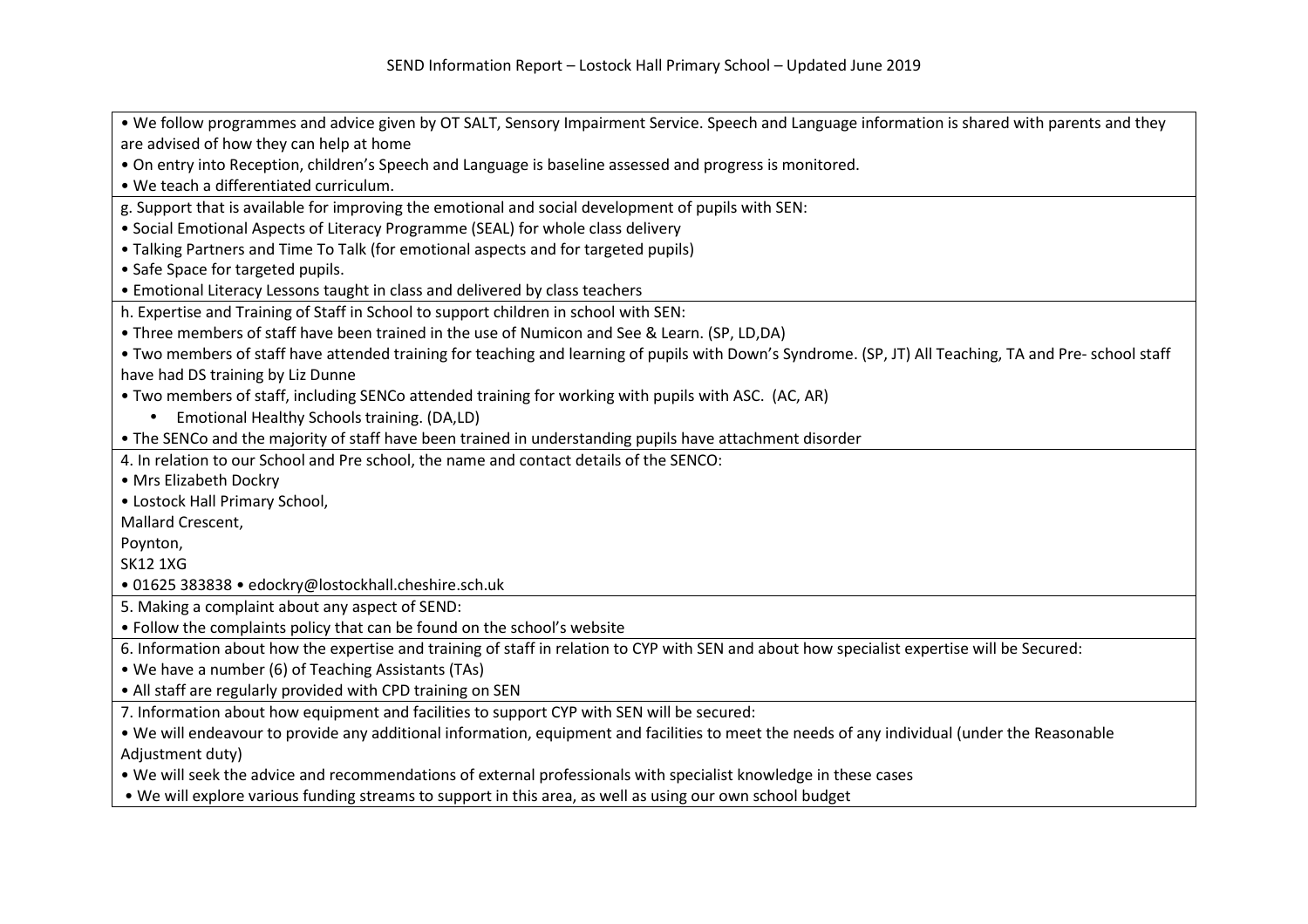8. The arrangements for consulting parents of children with SEN about, and involving such parents in, the education of their child: • Regular parent's evenings with specific SENCO meeting opportunities • An end of year annual report to parents • Parents can visit school at any time • Parents updated on changes to SEN • Progress and outcomes discussed during consultation meetings with the school's EP. Parents are given a report and a discussion takes place regarding the outcome of any EP assessments • Progress and outcomes of assessment by other agencies are also discussed during consultation meetings • The progress of children with statements and EHC Plans is discussed at their annual review. At their Year 5 annual review, transition to high school is discussed with parents and the LA • Parents may be invited into school at any time to discuss their child's progress and may ask to see the SENCO at any point they feel they need to discuss their child. 9. The arrangements for consulting young people with SEN about, and involving them in, their education:• We have a School Council • We talk to children about their learning needs- Children complete their one page profile, expressing their views on education, learning support, likes and dislikes. • We actively engage children in target setting and they contribute to an evaluation of interventions they have been part of. 10. Any arrangements made by the governing body or the proprietor relating to the treatment of complaints from parents of pupils with SEN concerning the provision made at the school: • Our complaints procedure is detailed in our Complaints Policy on the school website • Complaints will be dealt with speedily and respectfully 11. How the governing body involves other bodies, including health and social services bodies, local authority support services and voluntary organisations in meeting the needs of pupils with SEN and in supporting the families of such children:• We have excellent links with outside agencies • We consult regularly with other professionals for advice and guidance • We meet regularly with external professionals and follow-up on advice obtained at such meetings • We support parents in navigating and liaising with services (attending appointments, understanding reports, procedures etc) 12. The contact details of support services for the parents of pupils with SEN are available on the following websites:Cheshire East Local offer: https://ice.cheshireeast.gov.uk/Categories/7/Local-OfferCheshire East Website: http://www.cheshireeast.gov.uk/children\_and\_families/special\_educational\_needs/special\_educational\_needs.aspx Cheshire East Information Advice & Support: http://www.ceias.cheshireeast.gov.uk/home.aspxChild and Adolescent Mental Health Service (CAMHs)https://ice.cheshireeast.gov.uk/Services/1074/Crewe-0-16-Child-and